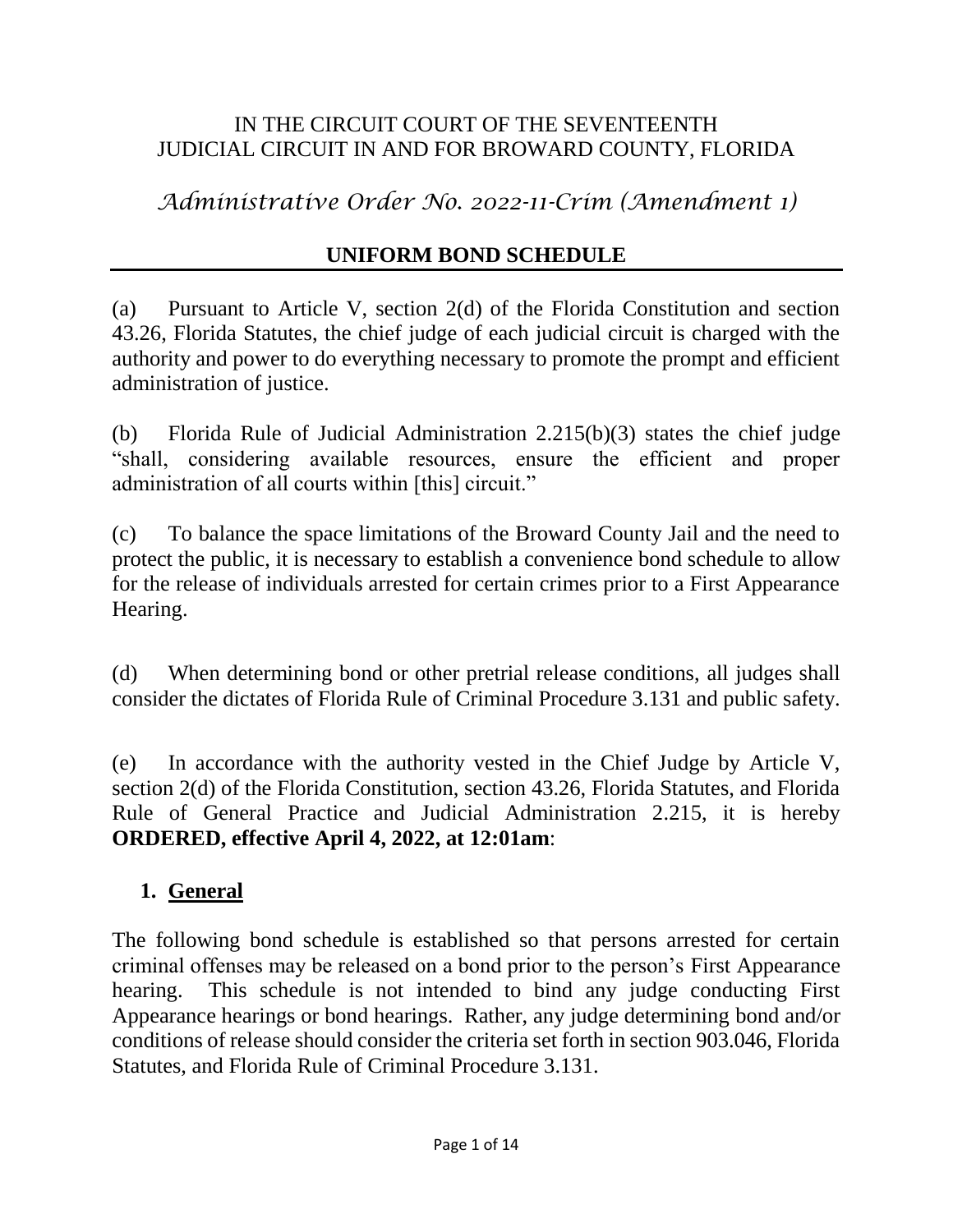# **2. First Appearance Hearing Required**

The following offenses listed in the below table are crimes of violence or involve the public welfare and persons charged with these offenses shall NOT be eligible for release on bond prior to a First Appearance hearing. The judge presiding at the First Appearance hearing will determine the appropriate amount of bond, if any.

- a. Any person charged with an offense classified as a "dangerous crime" listed in section 907.041(4)(a), Florida Statutes, shall not be eligible for release prior to a First Appearance Hearing.
- b. In the event the specific statutory subsection governing the charged offense is not identified in the State Statute section, below, all subsections within the identified statute apply.

| <b>State Statute</b> | Description                             |
|----------------------|-----------------------------------------|
| §316.027(2)(b)       | Leave Scene of Accident/Death           |
|                      |                                         |
| §316.192(3)(c)(2)    | <b>Reckless Driving/Serious Bodily</b>  |
|                      | Injury                                  |
|                      |                                         |
| §316.193             | <b>DUI</b> Alcohol or Drugs             |
|                      |                                         |
| \$316.193(3)(c)(2)   | <b>DUI Serious Bodily Injury</b>        |
|                      |                                         |
| §316.193(3)(c)(3)    | <b>DUI</b> Manslaughter                 |
|                      |                                         |
| §316.1935(1)         | Flee Attempt to Elude Law               |
|                      | Enforcement                             |
|                      |                                         |
| \$322.34(6)          | License Cancel/Sus/Revoked/No           |
|                      | Driver's License Causing Death or       |
|                      | Serious Bodily Injury                   |
|                      |                                         |
| §322.34(6)(b)        | Vehicular Homicide/Driving While        |
|                      | License Canceled, Suspended or          |
|                      | <b>Revoked Causing Death or Serious</b> |
|                      | <b>Bodily Injury</b>                    |
|                      |                                         |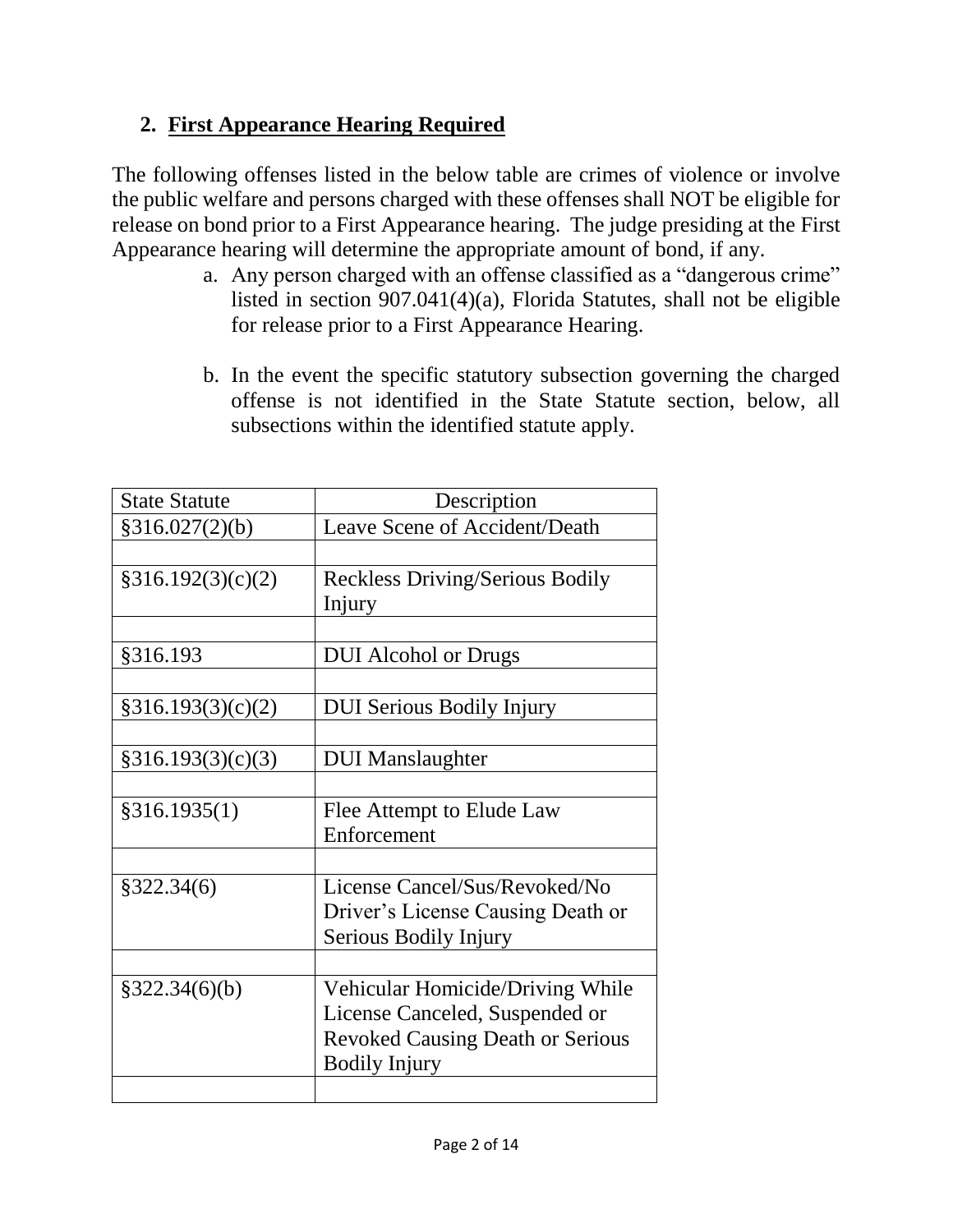| §327.35               | Boating Under the Influence             |
|-----------------------|-----------------------------------------|
|                       |                                         |
| §741.28(1)            | Domestic Violence <sup>1</sup>          |
|                       |                                         |
| §741.29(6)            | Violation of a Condition of Pre-trial   |
|                       | <b>Release-Domestic Violence</b>        |
|                       |                                         |
| §775.085              | Evidencing Prejudice while              |
|                       | <b>Committing Offense</b>               |
|                       |                                         |
| $\S 775.0875(1)$      | <b>Unlawful Take Law Enforcement</b>    |
|                       | <b>Officers Firearm</b>                 |
|                       |                                         |
| \$775.21(6)(i)        | Sexual Predator Act/Fail to             |
|                       | Notify/Residence                        |
|                       |                                         |
| \$775.21(10)(a)(1)    | Failure to Register as Sexual           |
|                       | Predator W/In 48 Hrs                    |
|                       |                                         |
| $\S 775.21(10)(a)(2)$ | Sex Pred Fail Change/Renew info on      |
|                       | DL W/In 48 Hrs                          |
|                       |                                         |
| §775.21(10)(b)        | <b>Sex Predator Work Where Children</b> |
|                       | Gather – Minor Victim                   |
|                       |                                         |
| $\S 775.21(10)(g)(2)$ | Harbor/Attempt Harbor/Asst Harbor       |
|                       | <b>Sex Predator</b>                     |
|                       |                                         |
| \$775.21(10)(g)(4)    | Provide False Info to LE About Sex      |
|                       | Predator                                |
|                       |                                         |
| §782.04(1)            | Murder, 1 <sup>st</sup> Degree          |

 $\overline{a}$ 

<sup>&</sup>lt;sup>1</sup> "Domestic violence" means any assault, aggravated assault, battery, aggravated battery, sexual assault, sexual battery, stalking, aggravated stalking, kidnapping, false imprisonment, or any criminal offense resulting in physical injury or death of one family or household member by another family or household member. "**Family or household member**" means spouses, former spouses, persons related by blood or marriage, persons who are presently residing together as if a family or who have resided together in the past as if a family, and persons who are parents of a child in common regardless of whether they have been married. With the exception of persons who have a child in common, the family or household members must be currently residing or have in the past resided together in the same single dwelling unit.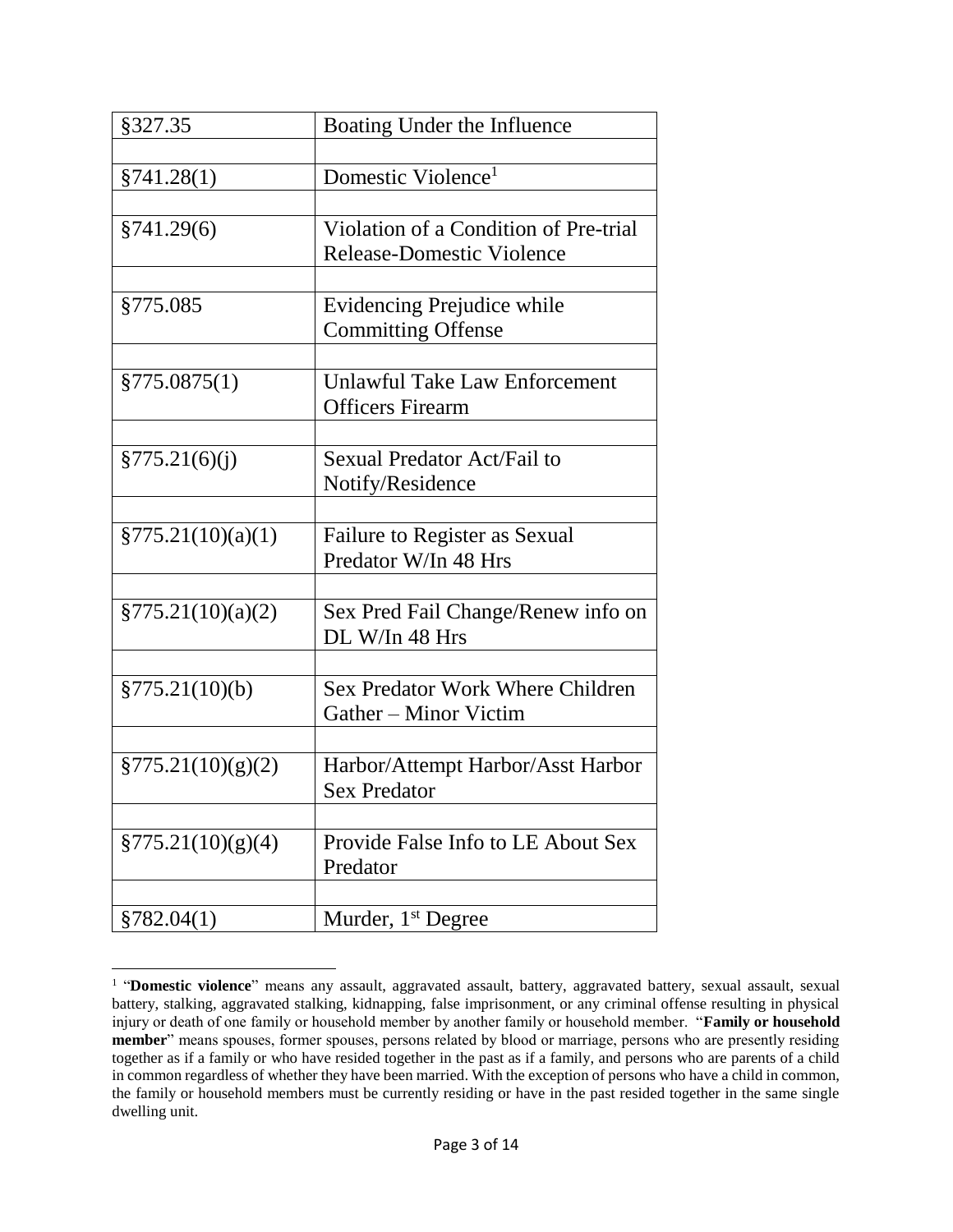| §782.04(1)      | Murder, 1 <sup>st</sup> Degree/Attempt                  |
|-----------------|---------------------------------------------------------|
|                 |                                                         |
| §782.04(1)      | Murder, 1 <sup>st</sup> Degree/Conspire                 |
| §782.04(1)      | Murder, $1st/Felony$                                    |
|                 |                                                         |
| §782.04(1)      | Murder, 1 <sup>st</sup> Degree/Law                      |
|                 | <b>Enforcement Officer</b>                              |
|                 |                                                         |
| §782.04(1)      | Murder, 2 <sup>nd</sup> Degree                          |
| \$782.04(2)     | Murder, 2 <sup>nd</sup> Degree/Attempt                  |
|                 |                                                         |
| \$782.04(2)     | Murder, 2 <sup>nd</sup> Degree/Law                      |
|                 | <b>Enforcement Officer</b>                              |
|                 |                                                         |
| §782.04(2)      | Murder, 2 <sup>nd</sup> Degree/With Deadly              |
|                 | Weapon/Attempt                                          |
|                 | Murder, 2 <sup>nd</sup> Degree/Felony                   |
| §782.04(3)      |                                                         |
| §782.04(4)      | Murder, 3 <sup>nd</sup> Degree                          |
|                 |                                                         |
| §782.04(4)      | Murder, $3rd$ Degree/Attempt                            |
|                 |                                                         |
| §782.04(4)      | Murder, 3 <sup>rd</sup> Degree/Law                      |
|                 | <b>Enforcement Officer</b>                              |
| §782.04(4)      | Murder, 3 <sup>rd</sup> Degree/With a Firearm           |
|                 |                                                         |
| §782.051        | Felony Murder, 1 <sup>st</sup> Degree / Attempt         |
|                 |                                                         |
| §782.07         | Manslaughter/All Offenses                               |
|                 |                                                         |
| \$782.071(1)(a) | Vehicular Homicide/Operate in<br><b>Reckless Manner</b> |
|                 |                                                         |
| §782.071(1)(b)  | Vehicular Homicide/Failure to Stop                      |
|                 |                                                         |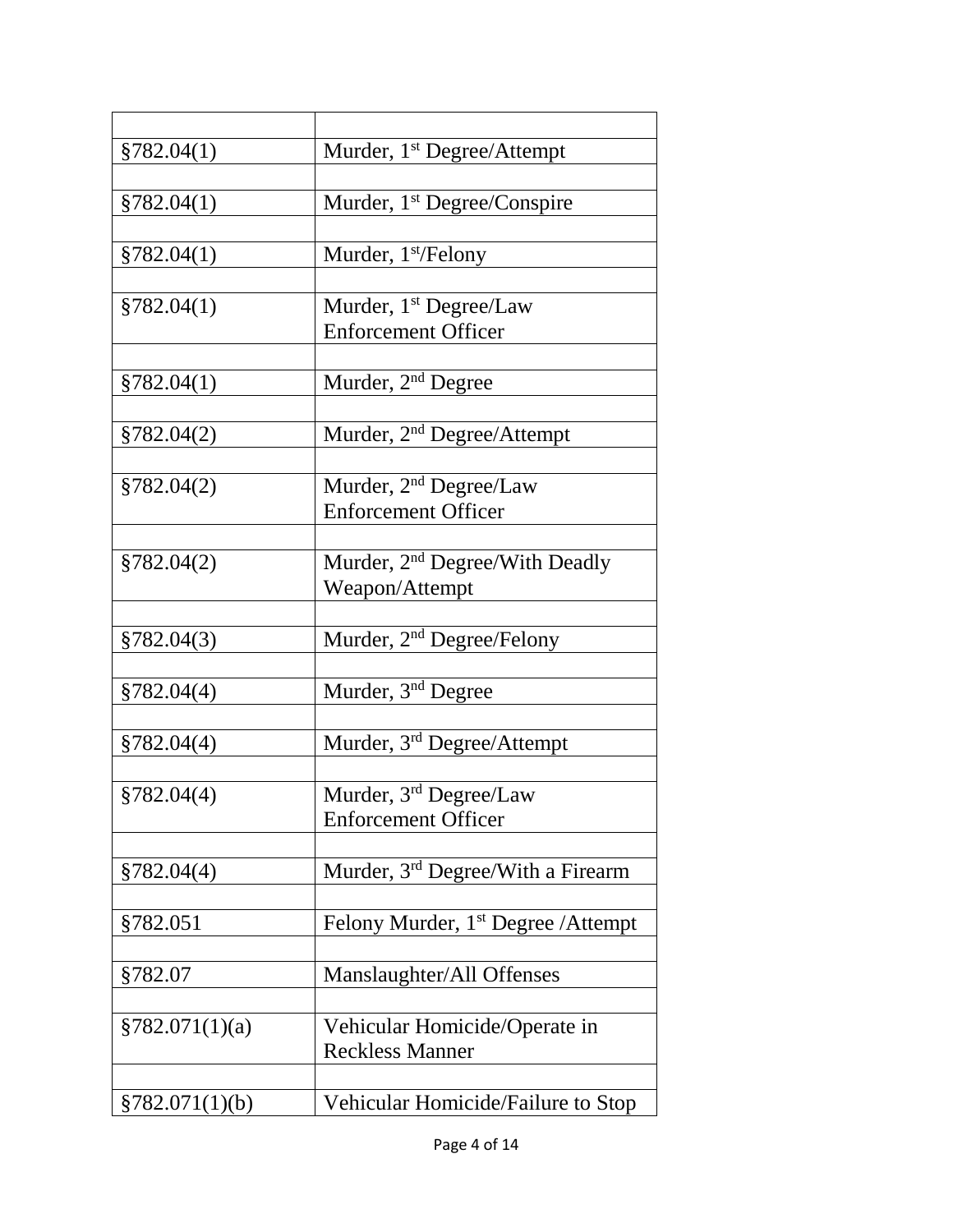| §782.072(1)    | Vessel Homicide/Operate in             |
|----------------|----------------------------------------|
|                | <b>Reckless Manner</b>                 |
|                |                                        |
| §782.072(2)    | <b>Vessel Homicide/Failure to Stop</b> |
|                |                                        |
| §782.09        | Killing of Unborn Child by Injury to   |
|                | Mother                                 |
|                |                                        |
| §782.11        | Killing/Unnecessary, to Prevent        |
|                | <b>Unlawful Act</b>                    |
|                |                                        |
| §784.021       | <b>Aggravated Assault</b>              |
|                |                                        |
| §784.045       | <b>Aggravated Battery</b>              |
|                |                                        |
| §784.046(13)   | Dating Violence <sup>2</sup>           |
|                |                                        |
| §784.046       | Violation of a Condition of Pre-Trial  |
|                | <b>Release-Dating Violence</b>         |
|                |                                        |
| §784.048(2)    | <b>Stalking</b>                        |
|                |                                        |
| §784.048(3)    | <b>Aggravated Stalking</b>             |
|                |                                        |
| §784.048(4)    | <b>Aggravated Stalking/Court Order</b> |
|                |                                        |
| §784.0495(1)   | Mob Intimidation                       |
|                |                                        |
| \$784.07(2)(a) | Assault on Officer/Firefighter/ EMT    |
|                |                                        |
| \$784.07(2)(b) | Battery on Officer/Firefighter/EMT     |
|                |                                        |

 $\overline{a}$ 

<sup>&</sup>lt;sup>2</sup> "Dating violence" means violence between individuals who have or have had a continuing and significant relationship of a romantic or intimate nature. The existence of such a relationship shall be determined based on the consideration of the following factors: (1) A dating relationship must have existed within the past 6 months; (2) The nature of the relationship must have been characterized by the expectation of affection or sexual involvement between the parties; and (3) The frequency and type of interaction between the persons involved in the relationship must have included that the persons have been involved over time and on a continuous basis during the course of the relationship. The term does not include violence in a casual acquaintanceship or violence between individuals who only have engaged in ordinary fraternization in a business or social context. §784.046(1)(d), Fla. Stat.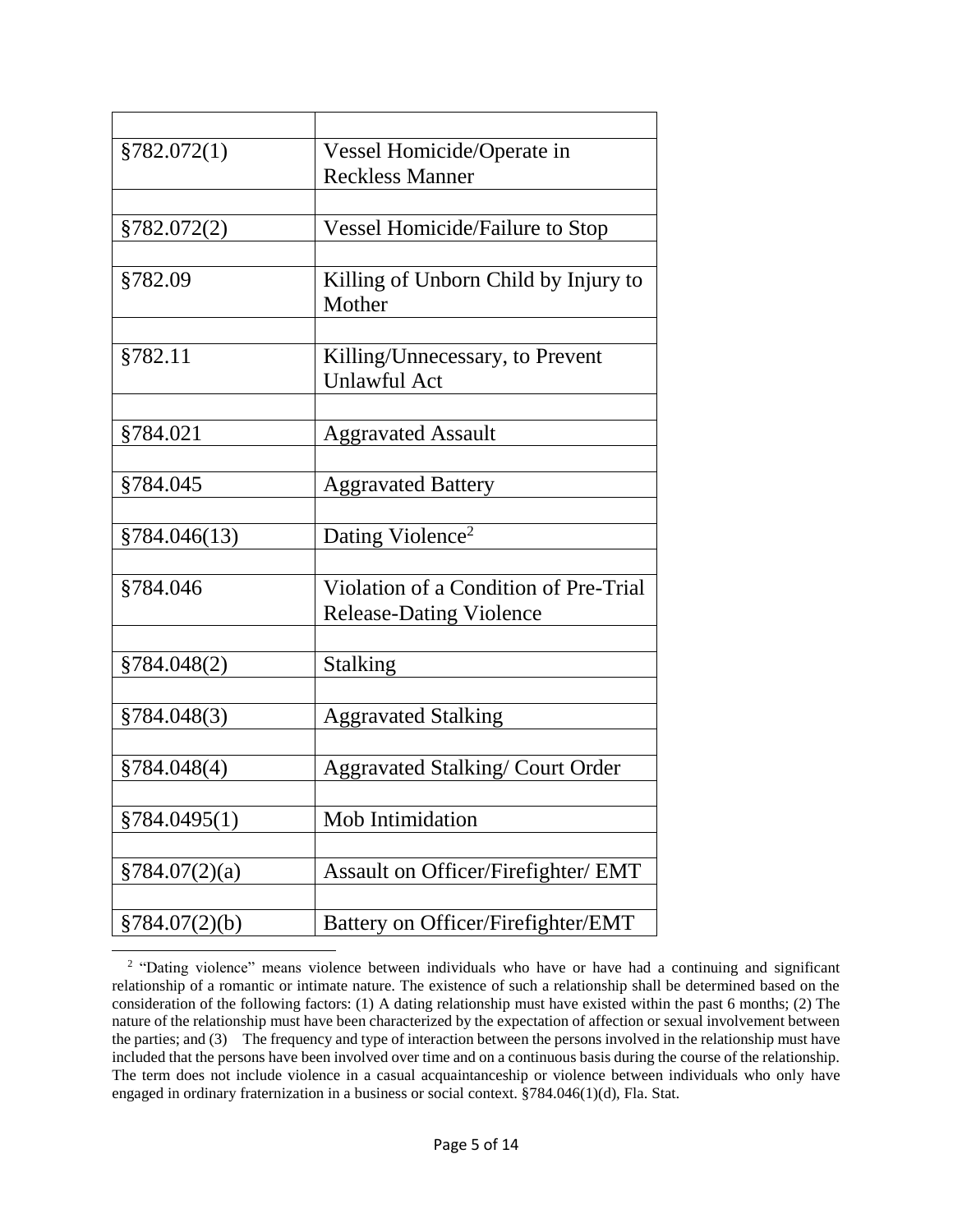| \$784.07(2)(c)     | <b>Aggravated Assault on</b>           |
|--------------------|----------------------------------------|
|                    | Officer/Firefighter/EMT                |
|                    |                                        |
| $\S 784.07(3)(d)$  | <b>Aggravated Battery on</b>           |
|                    | Officer/Firefighter/EMT                |
|                    |                                        |
| §784.08(2)(c)      | Battery on a Person 65 or Older        |
|                    |                                        |
| §787.01(2)         | Kidnapping                             |
|                    |                                        |
| §787.02            | <b>False Imprisonment</b>              |
|                    |                                        |
| §787.03(1)         | <b>Interfere Custody Minor</b>         |
|                    |                                        |
| Ch. 790            | All Weapon & Firearm Offenses          |
|                    |                                        |
| \$790.07(1)        | Weapon/Use, Display While              |
|                    | <b>Committing a Felony</b>             |
|                    |                                        |
| \$790.07(2)        | Firearm/Use, Display While             |
|                    | <b>Committing a Felony</b>             |
|                    |                                        |
| §790.115(1)        | <b>Exhibit Firearm Destruct Device</b> |
|                    | <b>Weapon on School Prop</b>           |
|                    |                                        |
| §790.115(1)        | Weapon, Firearm/School                 |
|                    | Property/Exhibit                       |
|                    |                                        |
| \$790.115(2)(c)    | Firearm/School Property/Possession     |
|                    |                                        |
| $\S 790.115(2)(d)$ | Firearm/School Property/Discharge      |
|                    |                                        |
| $\S 790.115(2)(d)$ | Weapon, Firearm/School                 |
|                    | Property/Discharge                     |
|                    |                                        |
| §790.15(2)         | Firearm/Discharge From a Vehicle       |
|                    |                                        |
|                    |                                        |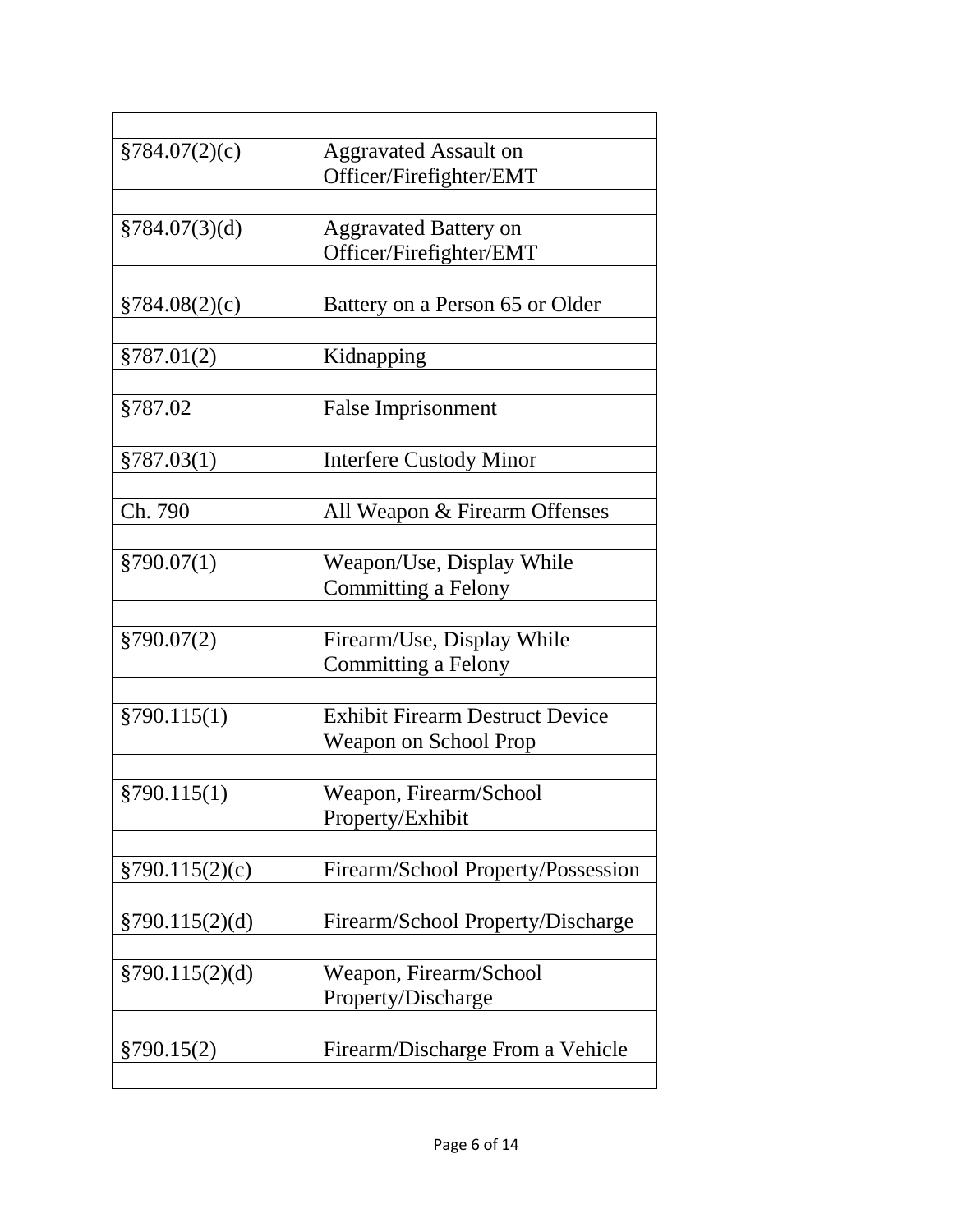| §790.161(3)     | Bomb, Destructive Device/Cause<br><b>Bodily Harm</b> |
|-----------------|------------------------------------------------------|
|                 |                                                      |
| §790.161(4)     | Bomb, Destructive Device/Causing<br>Death            |
|                 |                                                      |
| §790.19         | Deadly Missile/Shoot, Throw                          |
|                 |                                                      |
| §790.221        | Short-Barrel Shotgun, Rifle,                         |
|                 | <b>Machine Gun/Possession</b>                        |
|                 |                                                      |
| §790.23         | Firearm/Possession by Felony                         |
|                 |                                                      |
| §790.401(11)(b) | <b>Violation of Risk Protection Order</b>            |
|                 |                                                      |
| §794.011(2)     | Sexual Battery/On a Minor/Attempt                    |
|                 |                                                      |
| §794.011(3)     | Sexual Battery/With a Deadly                         |
|                 | Weapon/Attempt                                       |
|                 |                                                      |
| §794.011(3)     | Sexual Battery/With a Deadly                         |
|                 | Weapon/Force                                         |
|                 |                                                      |
| §794.011(4)     | Sexual Battery/By                                    |
|                 | Threats                                              |
|                 |                                                      |
| §794.011(5)     | Sexual Battery/By                                    |
|                 | <b>Physical Force</b>                                |
|                 |                                                      |
| §794.011(5)     | Sexual Battery/By Physical                           |
|                 | Force/Attempt                                        |
|                 |                                                      |
| §794.011(5)     | Sexual Battery/By Physical                           |
|                 | Force/Gang                                           |
|                 |                                                      |
| §794.023        | <b>Sexual Battery/Multiple Perpetrators</b>          |
|                 |                                                      |
| $\S 794.08(4)$  | <b>Parent Guardian Consent to Genital</b>            |
|                 | Mutilation                                           |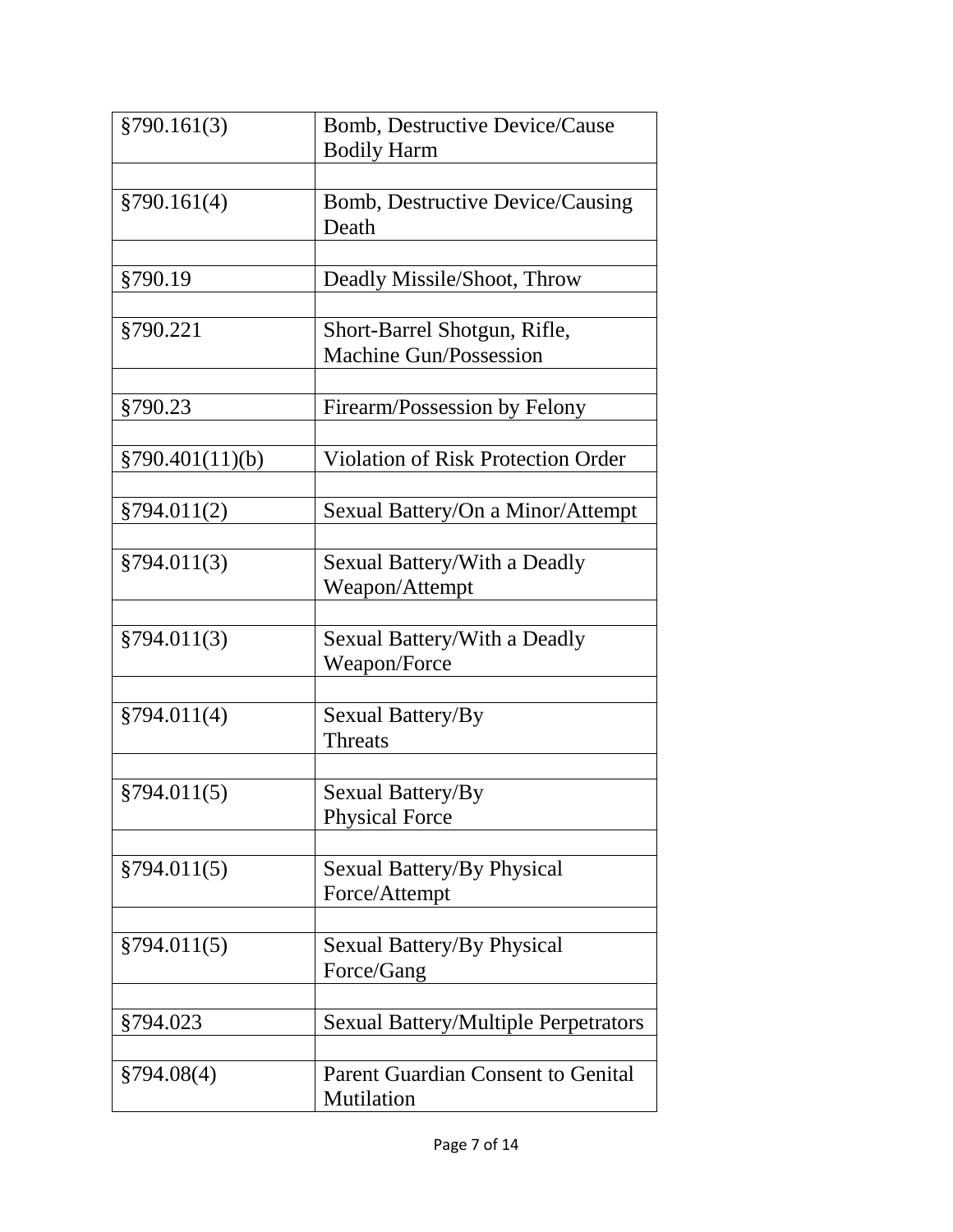| §800.02        | <b>Unnatural and Lascivious Act</b>     |
|----------------|-----------------------------------------|
|                |                                         |
| §800.03        | <b>Exposure of Sexual Organs</b>        |
|                |                                         |
| §800.04        | Lewd and Lascivious Assault on<br>Child |
|                |                                         |
| §806.10        | Prevent Hinder Firefighter              |
|                |                                         |
| §810.02(2)(a)  | <b>Burglary/With Assault or Battery</b> |
|                |                                         |
| §810.02(2)(a)  | Burglary/With Assault or                |
|                | Battery/Armed                           |
|                |                                         |
| §810.02(2)(b)  | Burglary/Armed                          |
|                |                                         |
| §810.02(3)     | Burglary/Occupied/Dwelling              |
|                |                                         |
| §810.02(3)     | <b>Burglary/Unoccupied Dwelling</b>     |
|                |                                         |
| §810.02(3)(b)  | Burglary/Occupied Structure/            |
|                | Conveyance                              |
|                |                                         |
| §810.02(3)(f)  | <b>Burglary/State of Emergency</b>      |
|                |                                         |
| §810.02(4)(b)  | <b>Burglary During a Riot or</b>        |
|                | <b>Aggravated Riot</b>                  |
|                |                                         |
| \$810.08(2)(c) | Trespass Armed Structure/               |
|                | Conveyance                              |
|                |                                         |
| §810.09(2)(c)  | <b>Trespass/Property Armed</b>          |
|                |                                         |
| §812.014(2)(b) | Theft During a Riot or Aggravated       |
|                | Riot                                    |
|                |                                         |
| §812.014(2)(c) | Theft During a Riot or Aggravated       |
|                | Riot                                    |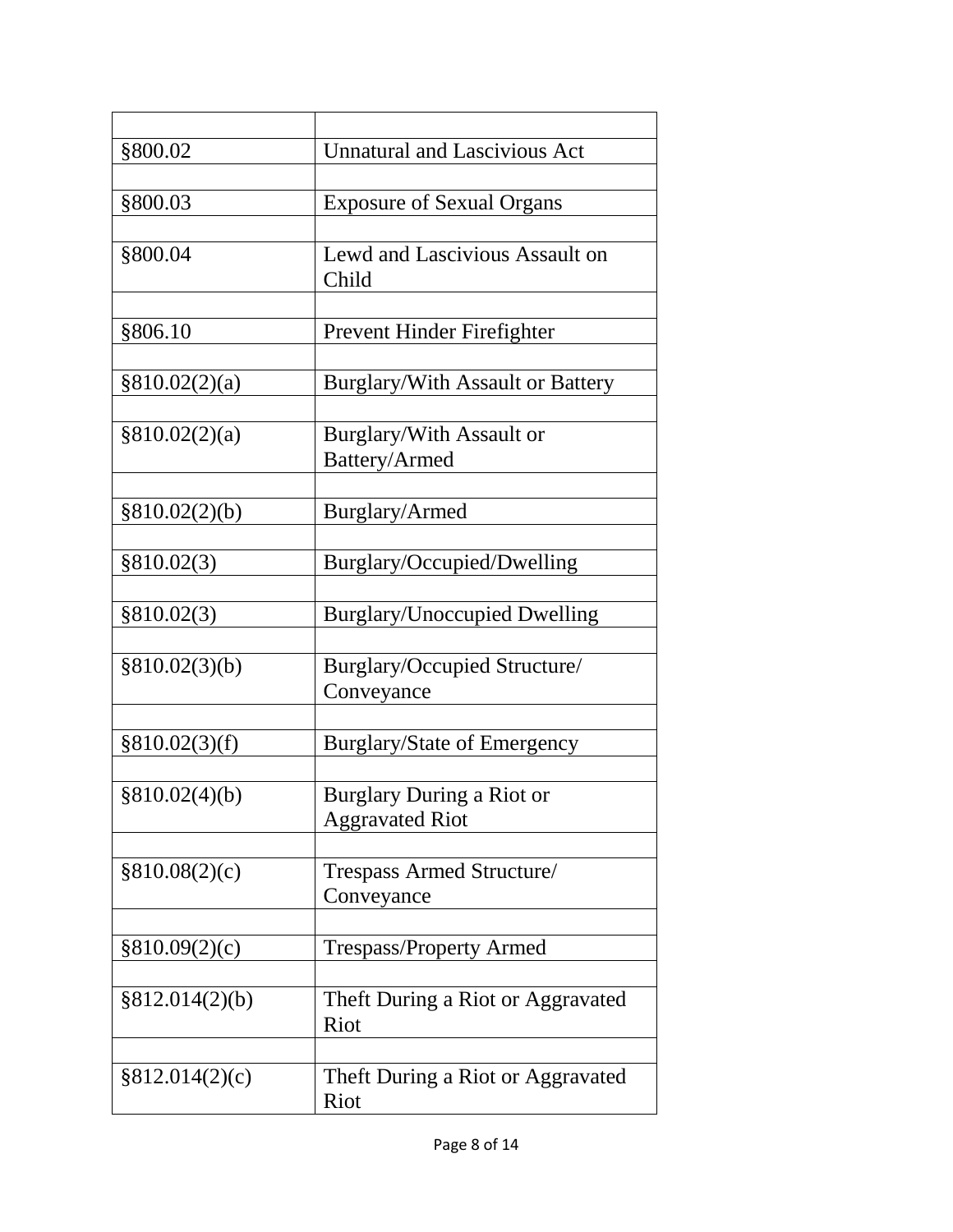| §812.13(2)(a)     | Robbery/Deadly Weapon, Firearm                                        |
|-------------------|-----------------------------------------------------------------------|
|                   | /Attempt                                                              |
| §812.13(2)(a)     | Robbery/Deadly Weapon, Firearm                                        |
|                   |                                                                       |
| §812.13(2)(b)     | Robbery/Armed                                                         |
|                   |                                                                       |
| §812.13(2)(b)     | Robbery/Armed/Attempt                                                 |
| §812.13(2)(b)     | Robbery/Armed/Conspiracy                                              |
|                   |                                                                       |
| §812.13(2)(b)     | Robbery/Armed/Principal                                               |
|                   |                                                                       |
| §812.13(2)(c)     | Robbery/Strong-arm/Masked                                             |
| §812.13(2)(c)     | Robbery/Strong-arm                                                    |
|                   |                                                                       |
| §812.13(2)(c)     | Robbery/Strong-arm/Attempt                                            |
|                   |                                                                       |
| §812.133(2)(a)    | Robbery/Carjacking/Armed                                              |
| §812.133(2)(b)    | Robbery/Carjacking                                                    |
|                   |                                                                       |
| §812.133(2)(b)    | Robbery/Carjacking/Attempt                                            |
|                   |                                                                       |
| §812.135          | Robbery/Home Invasion                                                 |
|                   |                                                                       |
| §817.233          | Burn with Intent to Injure Defraud<br>Insurer                         |
|                   |                                                                       |
| §825.102(1)       | Elderly, Disabled Adult/Abuse/Great                                   |
|                   | <b>Bodily Harm</b>                                                    |
|                   |                                                                       |
| §825.102(2)       | Elderly, Disabled Adult/Aggravated<br><b>Abuse/ Great Bodily Harm</b> |
|                   |                                                                       |
| $\S 827.03(2)(a)$ | Child Abuse/Aggravated                                                |
|                   |                                                                       |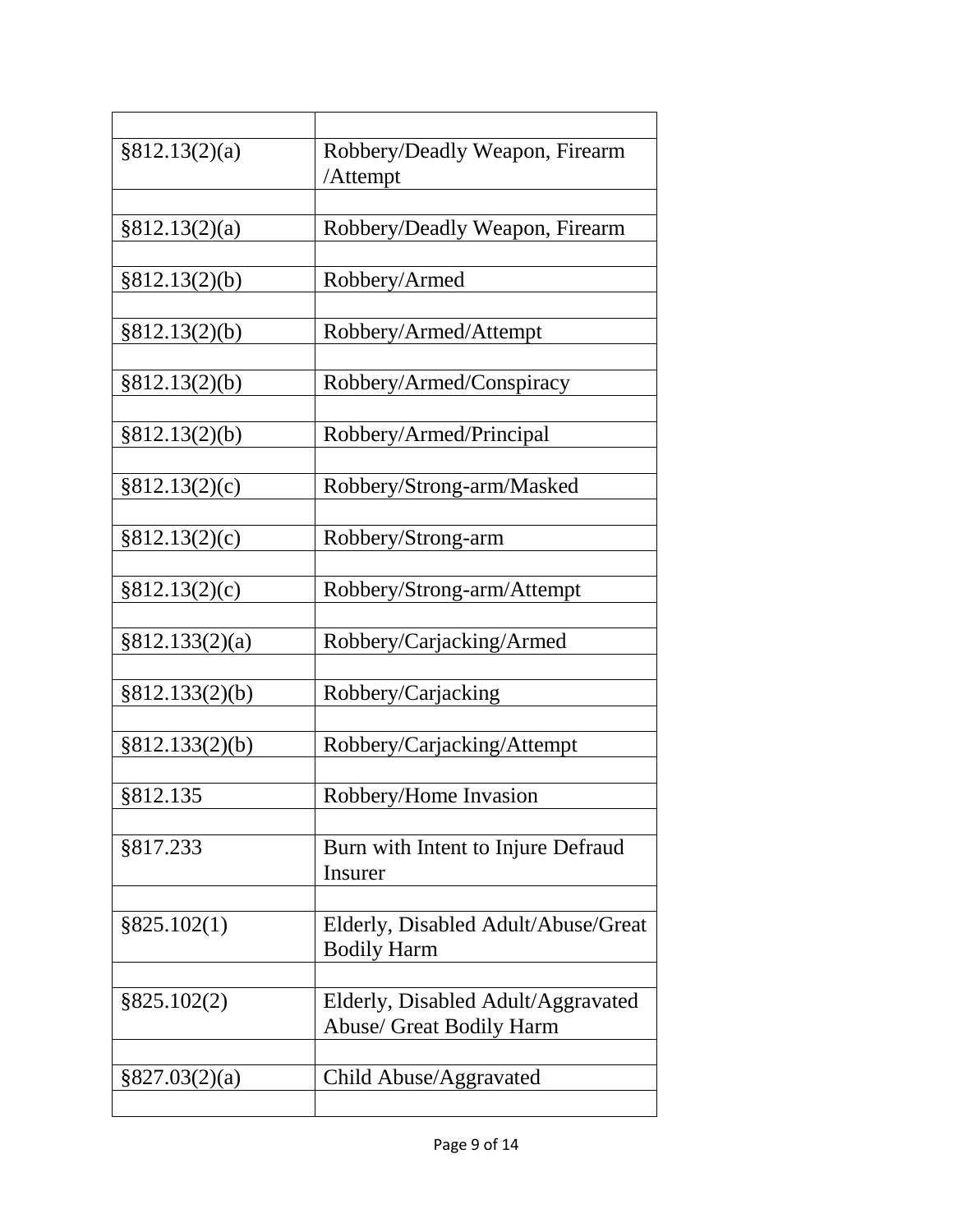| §827.04(3) | Over 21 Impregnate Child Under<br>16/Child Abuse |
|------------|--------------------------------------------------|
|            |                                                  |
| \$827.071  | Sexual Performance by a Child                    |
|            |                                                  |
| §828.12(2) | Cause Cruel Death Pain and                       |
|            | Suffering - Animal                               |
|            |                                                  |
| §836.05    | Threats/Extortion                                |
|            |                                                  |
| §836.10(1) | Written Threats to Kill, Do Bodily               |
|            | Injury, or Conduct a Mass Shooting               |
|            | or an Act of Terrorism                           |
|            |                                                  |
| §836.12(2) | Threat/Law Enforcement/State                     |
|            | Attorney/Public Defender/Elected                 |
|            | <b>Official or Family</b>                        |
|            |                                                  |
| §843.08(1) | <b>Impersonate Law Enforcement</b>               |
|            | Officer                                          |
|            |                                                  |
| \$847.011  | Prohibition of Acts in Connection w/             |
|            | Obscene/Lewd etc. materials when                 |
|            | depicting minor or repeat offender               |
|            |                                                  |
| §847.0135  | <b>Computer Pornography/Prohibited</b>           |
|            | Comp Use/Travel to Meet Minor                    |
|            |                                                  |
| §847.0138  | <b>Transmission of Material Harmful to</b>       |
|            | Minors/Electric Device/Equipment                 |
|            |                                                  |
| §870.01    | Riot                                             |
|            |                                                  |
| §870.02(1) | <b>Unlawful Assembly</b>                         |
|            |                                                  |
| §893.135   | Drug Trafficking/Manufacturing All               |
|            | <b>Offenses</b>                                  |
|            |                                                  |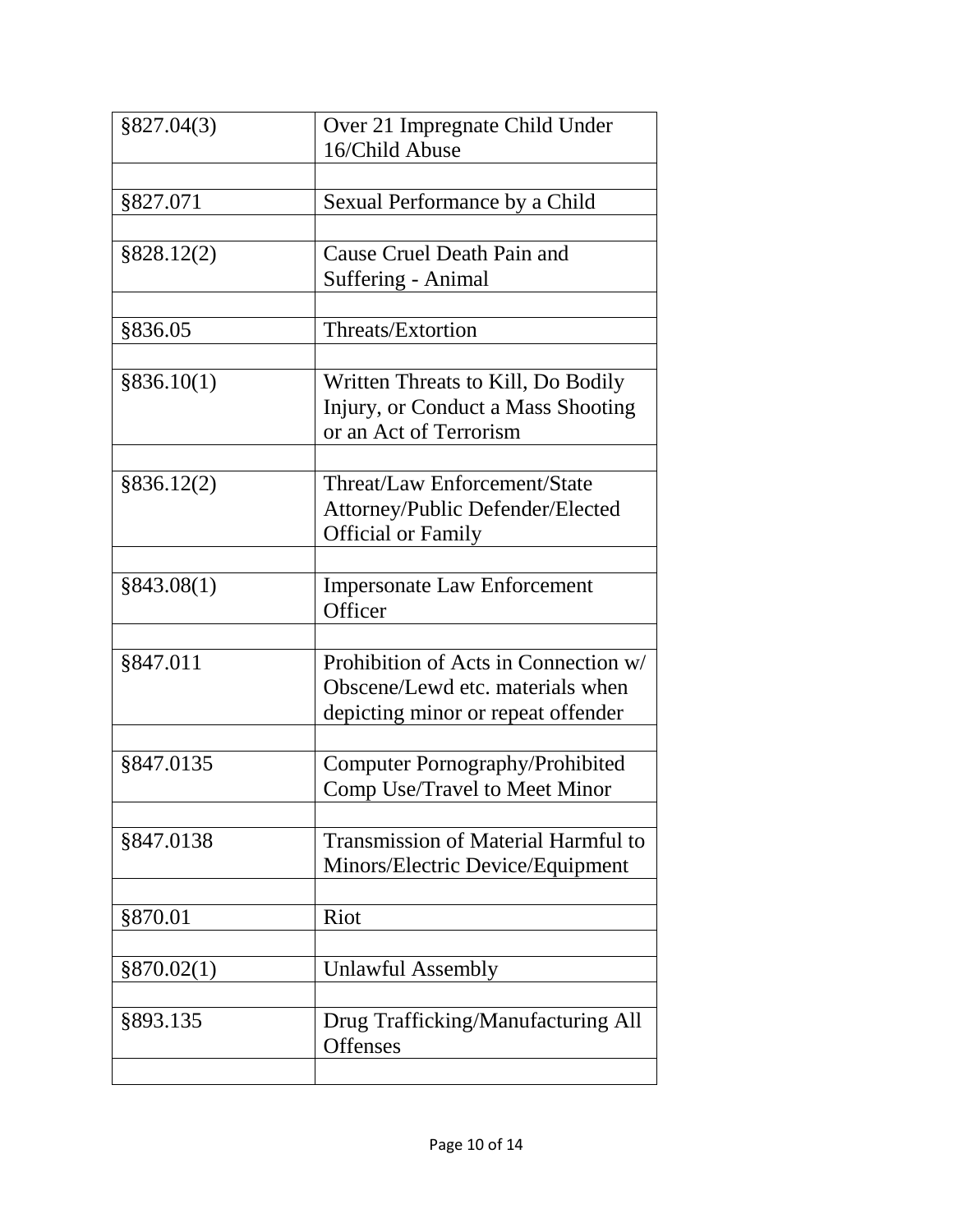| §914.22   | Tampering with a Witness, Victim,<br>or Informant |
|-----------|---------------------------------------------------|
|           |                                                   |
| §914.23   | <b>Retaliate Against Witness/Bodily</b><br>Injury |
|           |                                                   |
| §943.0435 | Sexual Offender/Failure to<br>Register/Notify     |
|           |                                                   |
| §944.40   | Escape                                            |
|           |                                                   |
| §948.06   | <b>Violation of Probation</b>                     |
|           |                                                   |
| §951.22   | Introduce Contraband Into Detention<br>Facility   |

- c. In all cases where an individual is arrested for misdemeanor or felony assault or battery upon a spouse, ex-spouse, boyfriend, girlfriend, exboyfriend or ex-girlfriend, no bond shall be available prior to the First Appearance hearing.
- d. In all cases where an individual is arrested for violating a rule adopted pursuant to section 381.00315, Florida Statutes, any isolation or quarantine, or any requirement adopted by the Florida Department of Health pursuant to a declared public health emergency, no bond shall be available prior to the First Appearance hearing.
- e. If an arrested person otherwise eligible for release prior to First Appearance pursuant to this Administrative Order is currently on bond or on personal recognizance for a felony or misdemeanor, and the jail learns of such fact at any time prior to the First Appearance hearing that such arrestee would have attended but for this Administrative Order, the arrestee shall not be eligible for bond prior to the First Appearance hearing.
- f. Persons arrested on a warrant for violation of probation, community control, pre-trial release or held pursuant to section 948.06, Florida Statutes, shall be taken before the appropriate judge as set forth in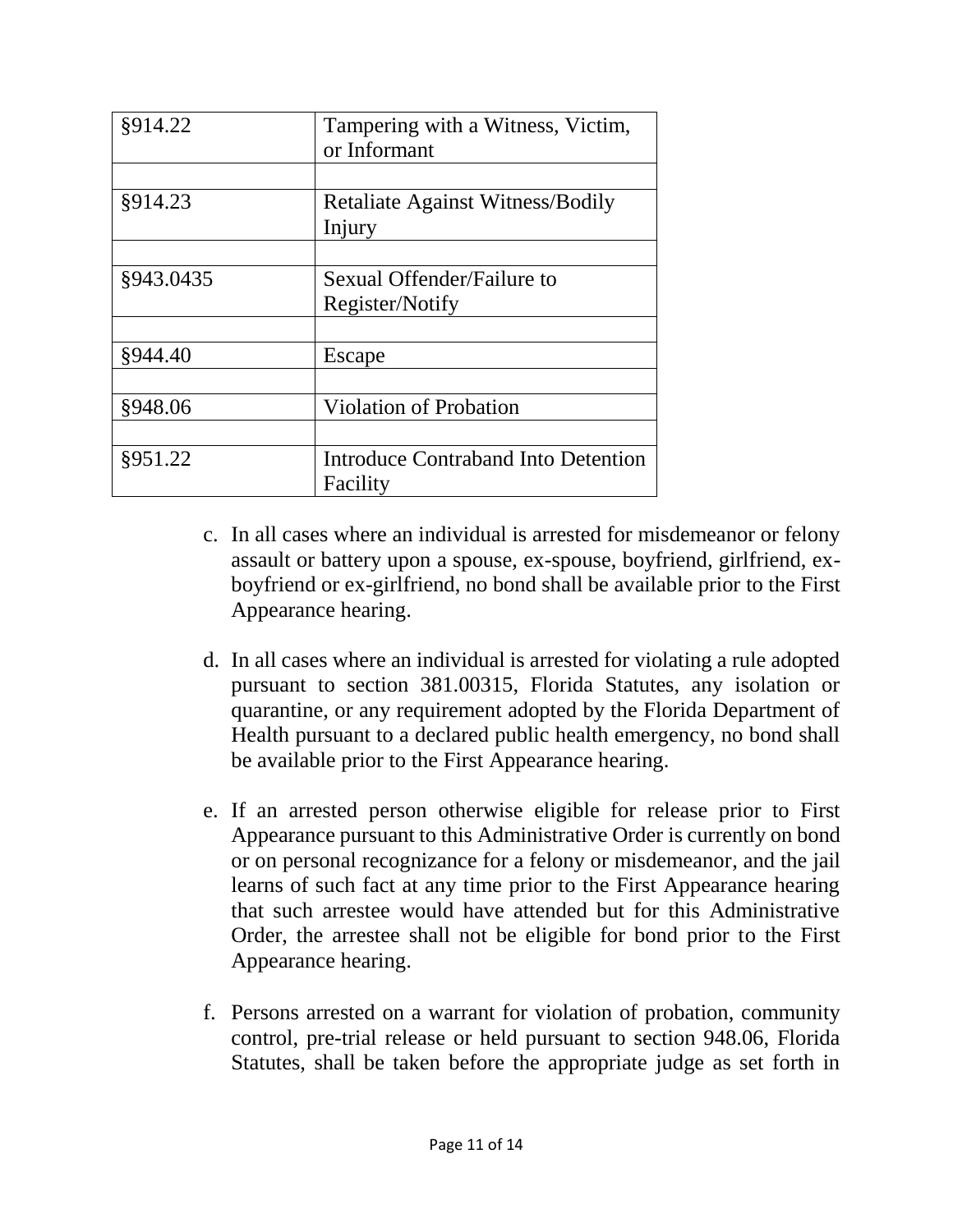Administrative Order 2021-71-Crim (Amended), or held as specified in the warrant.

### **3. Bond Schedule for Crimes Not Listed Above**

a. Except where a bond is previously set on a warrant, including out-ofcounty bonds, violation of probation, or capias arrest, including a no bond hold, persons arrested for crimes other than those listed above shall be eligible for bond release prior to First Appearance according to the following schedule and provisions:

| <b>OFFENSE</b>                       | <b>BOND AMOUNT</b>      |
|--------------------------------------|-------------------------|
| <b>First Degree Felonies</b>         | \$15,000                |
| <b>Second Degree Felonies</b>        | \$7,500                 |
| Third Degree Felonies                | Release on Recognizance |
| Any other crime not specified herein | Release on Recognizance |

b. Pursuant to section 903.046(2)(d), Florida Statutes, when a capias is issued for any defendant who failed to appear on the day of any required court proceeding, and the defendant is later arrested on such capias, such defendant shall not be eligible for a recognizance bond on such capias arrest or for any form of bond which does not require a monetary undertaking or commitment equal to or greater than \$2,000 or twice the value of the monetary commitment or undertaking of the original bond, whichever is greater. However, the court retains discretion in determining conditions of release.

## **4. Change of Charge(s)**

Whenever the State Attorney's Office changes the arrested charge when an Information is filed:

- a. If the bond on the arrested charge was set at the standard convenience bond for that charge, then the Clerk of the Court shall set the bond on the capias for the filed charge at the standard convenience bond for that charge.
- b. If the bond on the arrested charge was specially set at First Appearance or on an arrest warrant, then the Clerk of the Court shall set the bond on the capias for the filed charge at either the standard convenience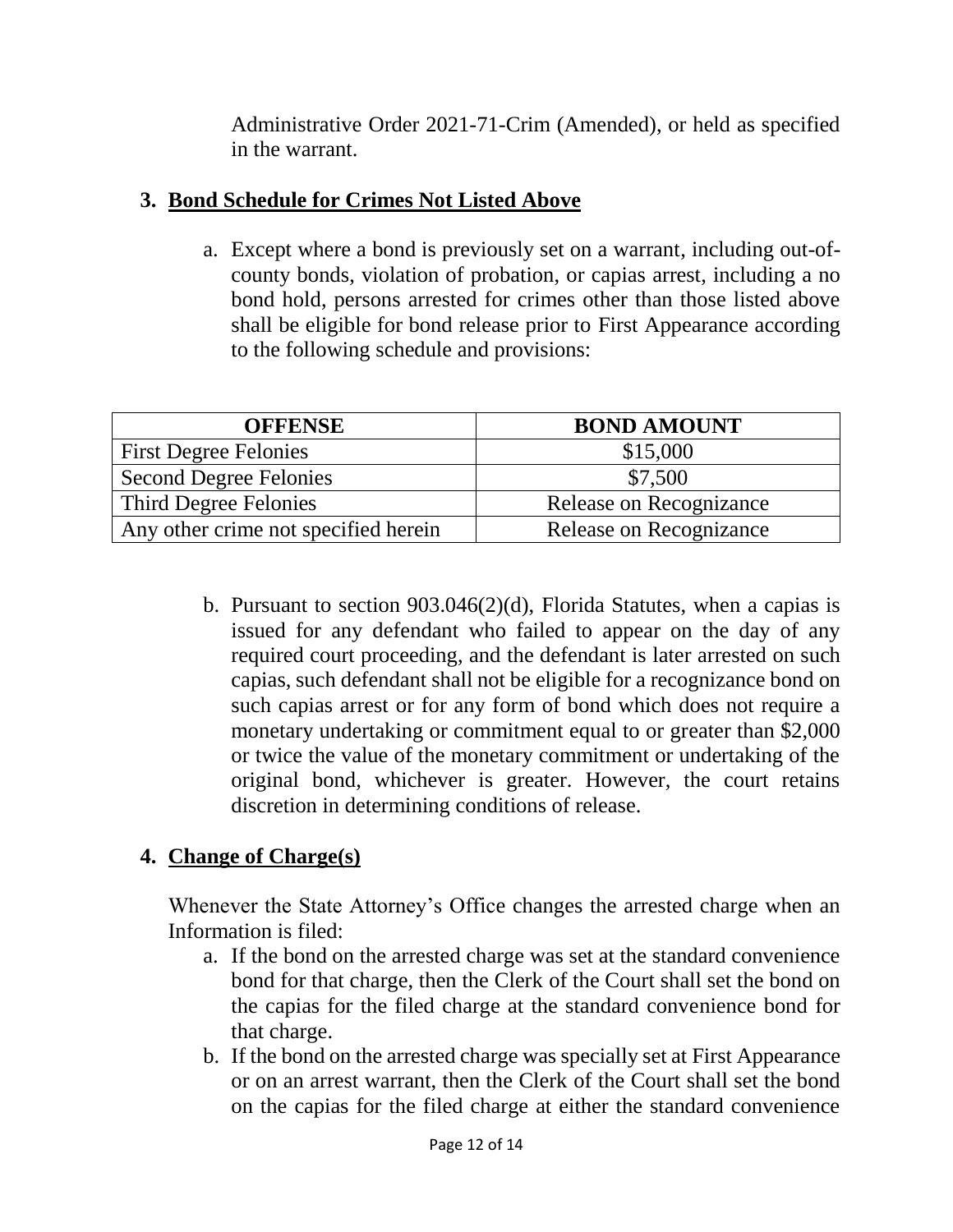bond for the filed charge, or the specially set bond for the arrested charge, whichever is higher.

- c. If the defendant is still in custody when the Information is filed, the defendant shall be brought before the magistrate judge within 24 hours of service of the change of charge capias to address the new charge(s).
- d. If the defendant is not in custody when the Information is filed, bond on the filed charge shall be reviewed at the "Arraignment and Bond Status-mandatory Appearance Hearing."

## **5. General Provisions**

- a. When an accused is brought to a First Appearance hearing, all proceedings are governed by Florida Rule of Criminal Procedure 3.131.
- b. The Clerk of the Court shall notify any person who is released on their own recognizance under this Administrative Order or otherwise of their court date. The booking officer shall provide information to any arrestee who is released on their own recognizance as to how they can obtain their next court date. Prior to release, the arrestee will acknowledge in writing that he or she:
	- i. will have no contact with the alleged victim(s), if any, and comply with any no-contact order;
	- ii. will not possess a weapon or firearm of any kind (if released on a weapons or firearms charge);
	- iii. will refrain from any future criminal activity of any kind;
	- iv. will appear for court upon notification at the address that he or she has provided to BSO prior to release; and
	- v. acknowledge that a violation of any of the above-listed conditions of release may result in revocation of the pre-trial release conditions and result in re-arrest.
- c. Nothing in this Administrative Order precludes the booking officer from holding an arrestee over for First Appearance based on good cause shown, i.e., extensive criminal history or the accused poses a public safety threat if released prior to first appearance.
- d. At the time of release, the Broward Sheriff's Office will obtain the arrestee's current address, telephone number, and email address (if available).